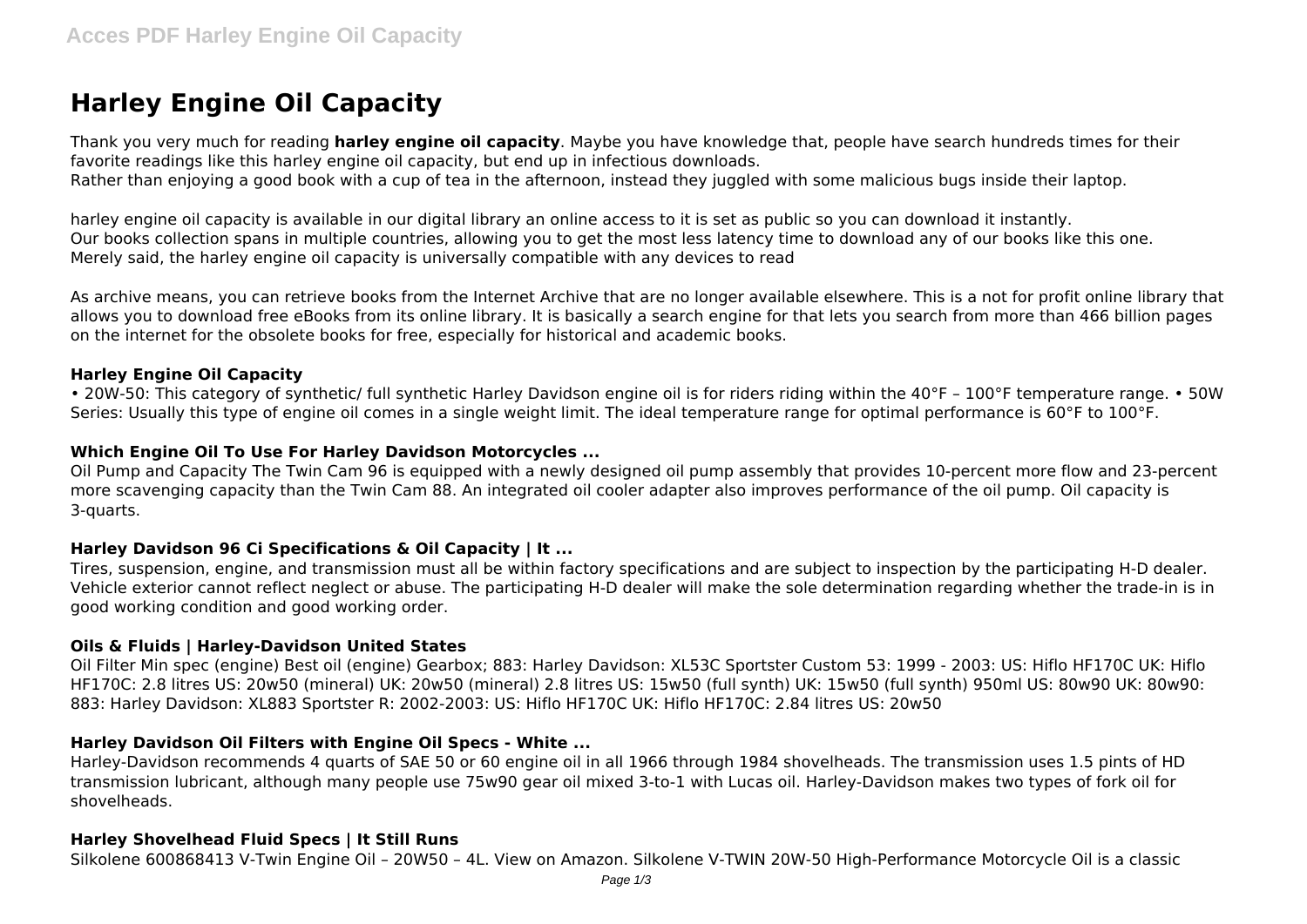mineral oil designed for all Harley Davidson engine formats, old and new. Since it's mineral oil, there are no synthetic additives, as such, this is a basic refined crude oil.

### **Best Oil for Harley Davidson Motorcycles Reviews: Top-5 in ...**

The best oil to use in Knucklehead engines and transmissions is SAE60. If you don't have access to SAE60, you can use 20W-50 for the engine and MVT V-Twin synthetic transmission fluid for the transmission. 3) Panhead. The best oil to use in Panhead engines and transmissions is SAE60.

# **Best Motorcycle Oil For Harley Davidson(5 Picks for 2019)**

Shop the best Harley-Davidson Engine Oil for your motorcycle at J&P Cycles. Get free shipping, 4% cashback and 10% off select brands with a Gold Club membership, plus free everyday tech support on aftermarket Harley-Davidson Engine Oil & motorcycle parts..

## **Harley-Davidson Engine Oil | JPCycles.com**

Engine Oil Capacity 2.96 Quarts 20W-50 Synthetic V-Twin Motorcycle Oil (MCVQT-EA) Primary Chain Case Oil 20W-50 Synthetic V-Twin Motorcycle Oil (MCVQT-EA)

## **1995 HARLEY-DAVIDSON FXDWG Wide Glide (1340) Motor Oil ...**

The first Harley-Davidson V-Twin engine was released in 1909 in the form of the Atmospheric V-Twin. Since that time the Motor Company has sold a total eight V-Twin engine designs – Atmospheric V-Twin, F-Head, Flathead, Knucklehead, Panhead, Shovelhead, Evolution, and Twin Cam – most of these names are instantly recognizable to almost any motorcyclist.

# **2017 Harley-Davidson Milwaukee-Eight Engines Tech Brief**

The 2017 Harley-Davidson Ultra Limited and all other motorcycles made 1894-2020. Specifications. Pictures. ... Fuel capacity: 22.71 litres (6.00 gallons) Oil capacity: ... directional light bar, low oil pressure, engine diagnostics, cruise control, speakers, accessory, security system, 6-speed, low fuel warning, ABS: Carrying capacity:

# **2017 Harley-Davidson Ultra Limited specifications and pictures**

Harley-Davidson Sportster Forty-Eight Engine and Transmission Technical Data: Engine type - Number of cylinders: V2, four-stroke : Engine details - Fuel system: Injection. Electronic Sequential Port Fuel Injection (ESPFI) Engine size - Displacement - Engine capacity: 1201.25 ccm (73.30 cubic inches) Bore x Stroke: 88.9 x 96.8 mm (3.5 x 3.8 inches)

# **Harley-Davidson Sportster Forty-Eight Technical ...**

Weight incl. oil, gas, etc: 376.0 kg (828.9 pounds) Power/weight ratio: 0.2465 HP/kg: Seat height: 715 mm (28.1 inches) If adjustable, lowest setting. Overall length: 2450 mm (96.5 inches) Ground clearance: 135 mm (5.3 inches) Wheelbase: 1625 mm (64.0 inches) Fuel capacity: 22.71 litres (6.00 gallons) Oil capacity: 4.90 litres (0.32 quarts ...

#### **2019 Harley-Davidson Street Glide specifications and pictures**

Harley-Davidson FLSTC Heritage Softail Classic Engine and Transmission Technical Data: Engine type - Number of cylinders: V2, four-stroke : Engine details: Twin Cam 96B. Fuel system: Injection. Electronic Sequential Port Fuel Injection : Engine size - Displacement - Engine capacity: 1584.00 ccm (96.66 cubic inches) Bore x Stroke